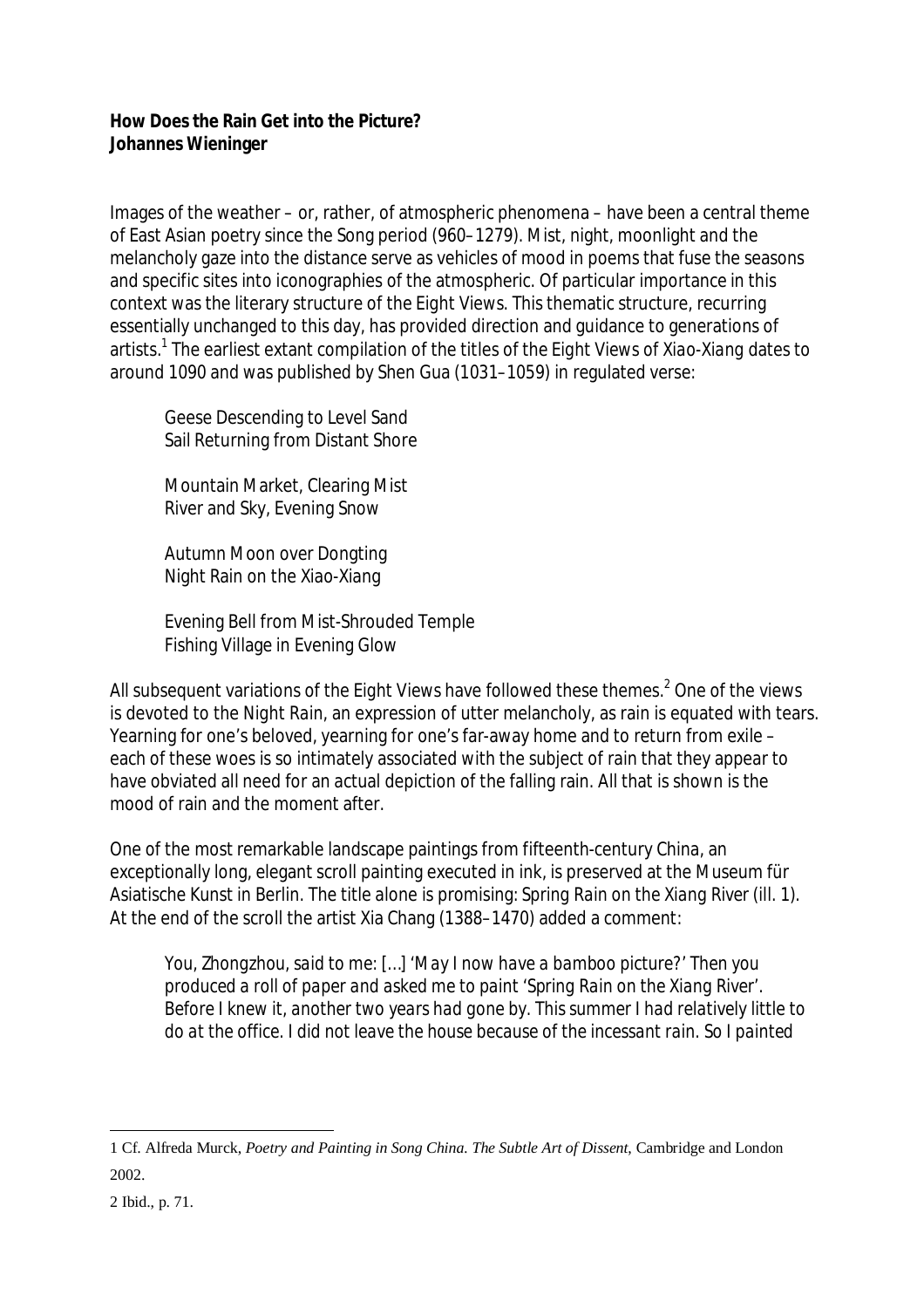*this picture for you. But I don't know if it meets your taste. I would be happy if you did not scrutinise my clumsy work too closely.<sup>3</sup>*

More than 14 metres long, this handscroll is usually admired for its beautiful depiction of bamboo. What interests us, however, is the rendering of the title *Spring Rain*. The painting is executed in broad loose strokes with a very wet brush. One can almost feel the sodden meadows and mosses. The streams are swollen and form frothy waterfalls; the clumps of bamboo, bent under the wind and weighed down with moisture, struggle to spring back up. All this is felt and depicted with exquisite sensitivity. But it is not raining! The painting captures the moment after a long and heavy downpour, but not the rain itself. The image also follows the tradition of the subjects *Along the Riverbank* and *Waterfall<sup>4</sup>* and underpins these with the closely observed look and feel of nature *after* a rainstorm, presented in a manner that is clearly legible. Working some three hundred years after the motif *Night Rain on the Xiao-Xiang* was first formulated, Xia Chang fused several themes, each of them characterised by a heightened observation of nature, into a new one. At the same time, his painting is also related to another group of subjects, namely that of the *Four Seasons* or *Twelve Months* paintings. And, as in the *Eight Views*, there is a close link between literature and landscape painting. Once again real places are invested with the metaphorical capability to express human moods.<sup>5</sup> Series of paintings such as these can often be found on folding screens – twelve-panel screens (primarily in China) or pairs of six-panel screens (primarily in Japan). $6$ 

If Chinese artists did not actually depict rain as such – and, in fact, not a single exception is known – then how did it get into Japanese paintings? Some insight is offered by a pre-1550 painting by Kanō Motonobu (1476–1559) which draws on the *Eight Views*. In his *Eight Views of Xiao-Xiang in One Painting*, Motonobu united the eight subjects in a single landscape, creating *one* painting that brought together recognisable allusions to each of the eight traditional atmospheric scenes. *Night Rain on the Xiao-Xiang*, for example, takes the shape of a passage of diagonal hatching in the top right corner of the composition above the mistshrouded landscape (ill. 2). This ingenious synthesis of a traditionally multipart Chinese genre not only gave rise to a new format of landscape painting, but also to new visual elements to convey mood.

In the seventeenth century book publishing emerged as a commercial enterprise in Japan. Expanding rapidly, it was characterised by woodblock printing and the fusion of text and

 $\overline{a}$ 

6 Cf. Chino Kaori, 'The Emergence and Development of Famous Place Painting as a Genre', *Review of* 

<sup>3</sup> Wang Ching-Ling, 'Ein elegantes Geschenk. Die Querrolle *Frühlingsregen am Xiang-Fluss* von Xia Chang im

Museum für Asiatische Kunst Berlin'*, Ostasiatische Zeitschrift*, new series 12 (2012), no. 24, pp. 11–26, here p. 24.

<sup>4</sup> Maxwell K. Hearn, Wen C. Fong, *Along the Riverbank. Chinese Paintings from the C. C. Wang Family Collection*, New York 1999.

<sup>5</sup> Melinda Takeuchi, *Taiga's True Views. The Language of Landscape Painting in Eighteenth-Century Japan*, Stanford 1992, pp. 52, 103.

*Japanese Culture and Society* (2003), vol. 15: *Japanese Art. The Scholarship and Legacy of Chino Kaori*, pp. 39–61, here p. 47.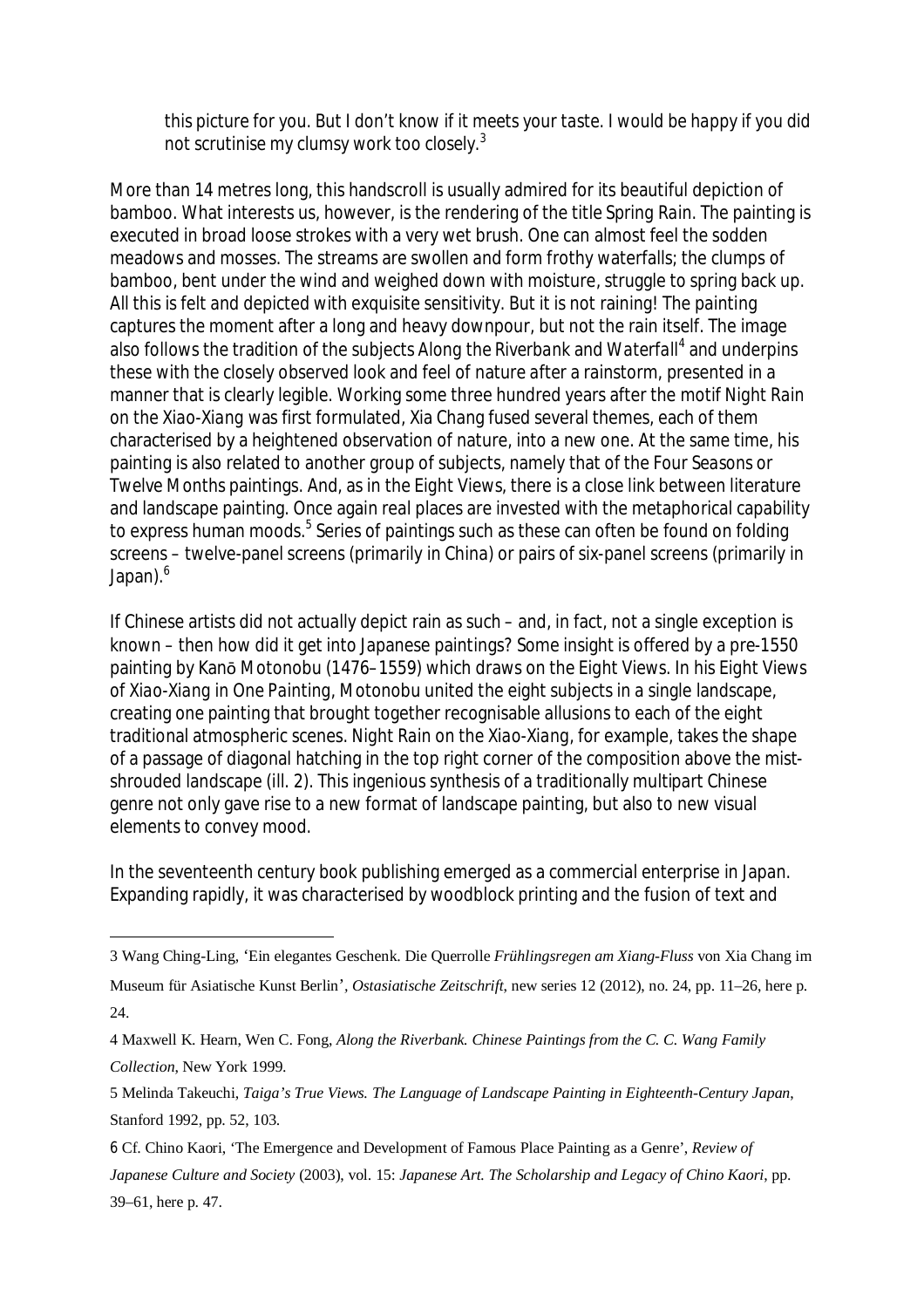image.<sup>7</sup> The intellectual ink painting of the Kanō School (established in the fifteenth century), which drew on the Chinese tradition of literati painting by scholar-bureaucrats, had to be simplified to be reproduced in the linear technique of the woodcut. Courtly subjects entered the realm of popular culture, and so did the illustrations that traditionally accompanied them. Richly illustrated classics of Japanese literature gradually supplanted Chinese iconographic conventions to give rise to an autonomous Japanese style of illustration.

Illustrated by the otherwise unknown artist Nakamura Eisen, an edition of the *Hundred Poems* published in 1692 features highly stylised depictions of rain in several illustrations – usually in the form of lines of diagonal hatching in the empty upper part of the composition. These lines rarely encroach upon the landscapes beneath them and thus do not lend much depth to the composition (ill. 3).

The rise of *ukiyo-e* (pictures of the floating world) in the late seventeenth century, when woodblock prints came to be seen as works of art in their own right rather than just illustrations, unleashed a veritable flood of images upon the major cities in Japan. In addition to traditional stories, new, more topical subjects emerged that drew on the world of theatre and entertainment. Stars of the *kabuki* theatre were linked with historic figures and themes.

Torii Kiyonobu I (1664–1729), one of the first members of the Torii School which was closely associated with the theatre and specialised in painting posters, signboards and promotional material for the popular *kabuki* theatres, produced portrait-like images of actors in their signature roles (ill. 4). Made in 1718 and still hand-coloured rather than colour-printed, his woodcut *Sanjō Kantarō II as Yaoya Oshichi and Ichimura Takenojō II as Koshô Kichisaburō* not only shows the two actors, but also a garden lily, a corner of a hut and an elegant umbrella. This should have been quite enough to identify the figures and the scene – it was, after all, a scene from a well-known stage play – but the artist also included parallel hatched lines to suggest rain, which, like the rest of the woodcut, were later coloured in red and yellow. The rhythmic pattern of these evenly spaced lines fills the upper part of the composition without actually becoming part of the scene depicted below.

In 1712, a few years before this woodcut was produced, one of Japan's most important encyclopaedias was published. Consisting of 106 chapters in 81 volumes, the *Wakan Sansai* (Illustrated Sino-Japanese Encyclopaedia) was the first illustrated encyclopaedia to be published in Japan. In form and content it draws on the Chinese *Sancai Tuhui* (Pictorial Compendium of the Three Realms) of 1609.<sup>8</sup> But the *Wakan Sansai* is no mere copy of the Chinese original. Although much was adopted from it, there is also a great deal of material that is surprisingly different and new – we might call it typically Japanese. The people listed

 $\overline{a}$ 7 Cf. Ekkehard May, 'Buch und Buchillustration im vorindustriellen Japan', in: Sepp Linhart, Susanne Formanek (eds.), *Buch und Bild als gesellschaftliche Kommunikationsmittel in Japan einst und jetzt*, Vienna 1995, p. 45–74, here p. 47.

<sup>8</sup> On the history of East Asian encyclopaedias, cf. Marc Winter, 'Enzyklopädien im chinesischen Kulturraum – die "leishu". Gigantismus und materiell manifestierter Machtanspruch in der chinesischen Tradition', Paul Michel, Madeleine Herren, Martin Rüesch (eds.), *Allgemeinwissen und Gesellschaft. Akten des Internationalen Kongresses über Wissenstransfer und Enzyklopädische Ordnungssysteme*, Aachen 2007, pp. 145–183, on the *Sancai Tuhui* pp. 169–171.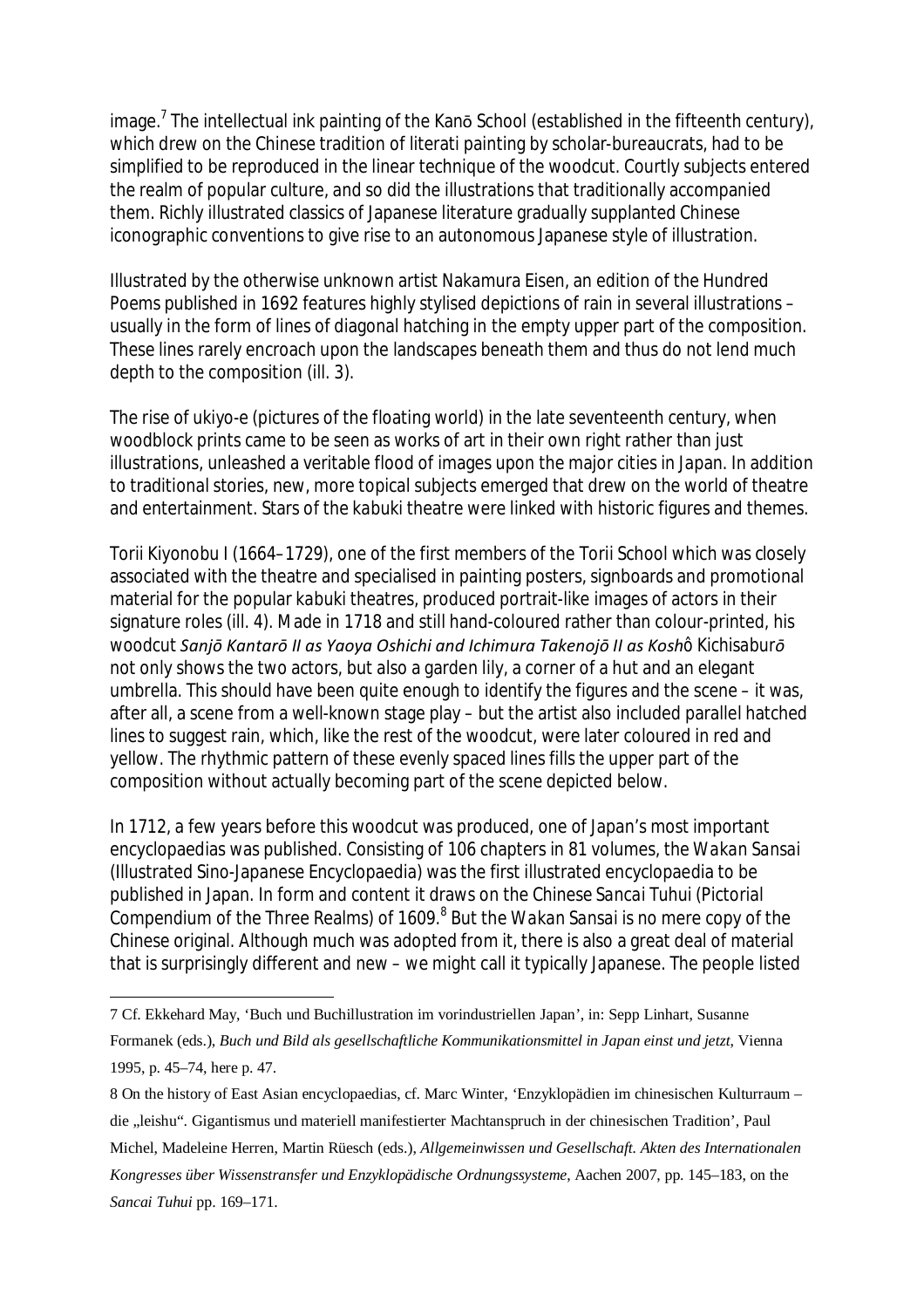were well-known in Japan; everyday items reflect Japanese customs of the time, as do clothing and architecture. The chapter on the human body and anatomy, on the other hand, reveals European influence. The first three volumes deal with the heavens. The sun and the moon are described in the first – as crow and hare, as was the custom in the Sino-Japanese tradition, but also by means of astronomical sketches, as they were known from the western literature of the sixteenth and seventeenth century. The second volume deals with the constellations and the third with meteorological phenomena, neither of which features in the Chinese *Sancai Tuhui*. The following subjects are treated in greater detail: fog, hoarfrost, dew, graupel, hail, snow, rain, wind, mist, sky, clouds, rainbow, comets, shooting stars. Each of these meteorological and astronomical phenomena is accompanied by a small illustration that presents it as part of a narrative landscape scene. What is striking about these illustrations is that very few of them follow the traditional Japanese iconography. Thus thunder is represented by the weather god *Raijin* furiously beating his drums. His partner, the wind, however, is not represented as the wind god *Fūjin* with his inflated windbag, but as a windswept willow tree. The depiction of clouds in East Asia is governed by a rich and wellestablished iconography, yet the illustration of the entry on clouds features only two kinds: the traditional type, which resembles a *hui* mushroom, and, above, small square formations that can be identified as cirrocumulus cloudlets despite their extreme schematisation. The upper third of the illustration accompanying the entry on rain (ill. 5) is filled with dots suggesting clouds, the lower with the roof of a house and bamboo bending under the wind. Rain bursts from the clouds in the form of diagonal lines of hatching.

These examples suffice to suggest that the illustrator looked not only to the canon of traditional sources, but also further afield. The following excerpts of the entry are notable for their scholarly scientific approach. $^9$  The entry begins with an exposition on the different spellings and pronunciations – Sino-Japanese *u*, Chinese *iyui* and Japanese *ame* – followed by a list of the different types of rain:

*Light rain, strong rain, continuous rain (for more than three days) and the clearing up or end of rain, clear weather. Evaporating water forms clouds and comes back down as rain. The 'Shiming' [a Chinese encyclopaedia compiled around 200 CE] says: 'Rain is like the wing of a bird which spreads in flight.' […] Rain mixed with snow [sleet] is referred to as 'snow-rain', rain dripping from the roof as 'drop-rain' and the draining rainwater as 'rain-rivulet'. The 'Anten monjo' [apparently an otherwise unknown encyclopaedia] says: 'It is raining when the sun essence above the clouds and the water essence below them separate. The essences of the cold and of the humidity are located at the heart of the clouds. When they are turned over, they dissolve and it rains. When water is heated, for example in cooking, it rises and becomes steam which has the look of a cloud. In rising, it dries (and cools down), turns into water, comes down and takes the shape of rain.' The 'Shinreikyō' [an otherwise unknown sutra] says: 'Above the four oceans there is a man who is riding swans. [He is wearing]*  white clothing and a dark headdress. Twelve boys are following him. They are riding *horses as though they were flying. He is called the messenger of the River Prince. He comes from a land in which the rain comes pouring down in sheets.'*

 $\overline{a}$ 9 I am grateful to Mine und Bernhard Scheid for the translation into German.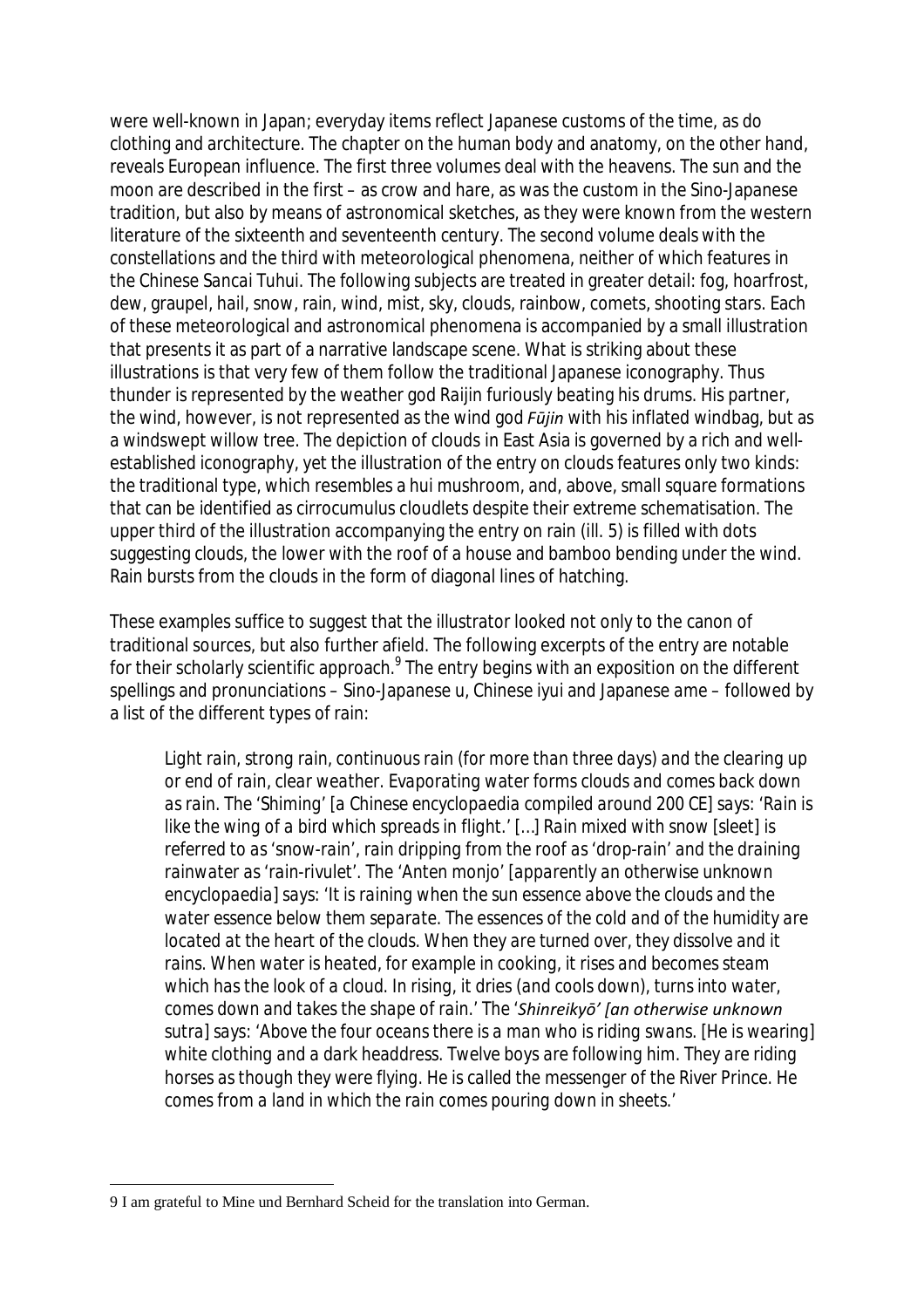The following pages deal with further special types of rain: rain showers, the rainy season, late autumn rain and uncanny rain. They are followed by the entry on rain prayers (*amagoi*). The commingling of mythological explanations for the phenomenon of rain with attempts at physical explanations is remarkable for the period, as is the commingling of different iconographies. The illustrator used ancient Japanese symbolic images as well as images of comets or rainbows that seem to originate in an entirely different tradition. In his study *The Art of the Japanese Book* Jack Hillier speculated that European prints may have served as models for early Japanese book illustrations.<sup>10</sup> But hardly anyone dares pursue this idea further, however tantalising it may be. Suffice it here to mention just one more thing: European – above all German – popular prints dealing with extraordinary storms, inexplicable natural events and atmospheric or celestial phenomena<sup>11</sup> are often illustrated in a similarly gauche fashion as the *Wakan Sansai Zue*.

Whatever this may mean for the history of the depiction of rain in Japanese prints, the hatched lines became a standard pictorial device that could be deployed in a variety of ways. Three examples from the second half of the eighteenth century demonstrate the creativity of the *ukiyo-e* artists in the treatment of rain.

Even though Ishikawa Toyonobu's colour woodcut of 1750–1760 is called *Two Beauties and an Attendant* (ill. 6), this image is really a development of the *sampuku-tsui*, a triptych of prints or *kakemono* (hanging scrolls) showing young beauties. Ishikawa Toyonobu (1711– 1785) evidently loved the format, but in this print he fused it into a single image. Three figures are shown leaning into the driving rain drawn in emphatic diagonal hatched lines. Their robes are billowing and an umbrella is held up against the blustery wind. The weather is clearly the main subject of the print. The diagonal hatch lines only make sense in combination with the wind. The rain begins to take centre stage.<sup>12</sup>

One has to look closely at the print *Praying for Rain* (*Amagoi*) from the series *Fashionable Seven Komachi* by Shiba Kokan (1747–1818) to recognise the celebrated poetess Ono no Komachi (ill. 7).<sup>13</sup> A beauty, the central figure of the composition, is helped with her toilet by her attendants while she is contemplating a woodcut showing Ono no Komachi at the gate of a shrine. The veranda door is slid open, and the gaze is directed into the distance across the roofs to a distant rain shower, which is rendered in a way that is strikingly similar to that of the illustration in the *Wakan Sansai Zue*. Thus the rainy landscape is just a reference to the title which only becomes comprehensible when we look at the picture within the picture and the text above the image. Such *mitate-e* ('look and compare pictures'), which played with multiple layers of symbolism and allusion, were a popular genre of *ukiyo-e*. Here the view becomes a picture within the picture, opening a second layer of meaning.

12 It is intriguing to compare this print with Katsushika Hokusai's woodcut *Ejiri in Suruga Province* from the

series *Thirty-six Views of Mount Fuji*, in which the wind surprises a group of travellers.

13 On Ono no Komachi, see Bernhard Scheid, pp.  $\frac{+}{+}$ ## $+$ ###.

 $\overline{a}$ 10 Jack Ronald Hillier, *The Art of the Japanese Book*, vol. 1, London 1987, p. 64.

<sup>11</sup> Cf. Wilhelm Hess, *Himmels- und Naturerscheinungen in Einblattdrucken des XV. bis XVIII. Jahrhunderts*, Leipzig 1911; Bruno Weber (ed.), *Wunderzeichen und Winkeldrucker. 1543–1586. Einblattdrucke aus der Sammlung Wickiana in der Zentralbibliothek Zürich*, Dietikon (Zurich) 1972; Axel Janeck, *Zeichen am Himmel. Flugblätter des 16. Jahrhunderts*, exh. cat. Germanisches Nationalmuseum, Nürnberg, Nuremberg 1982.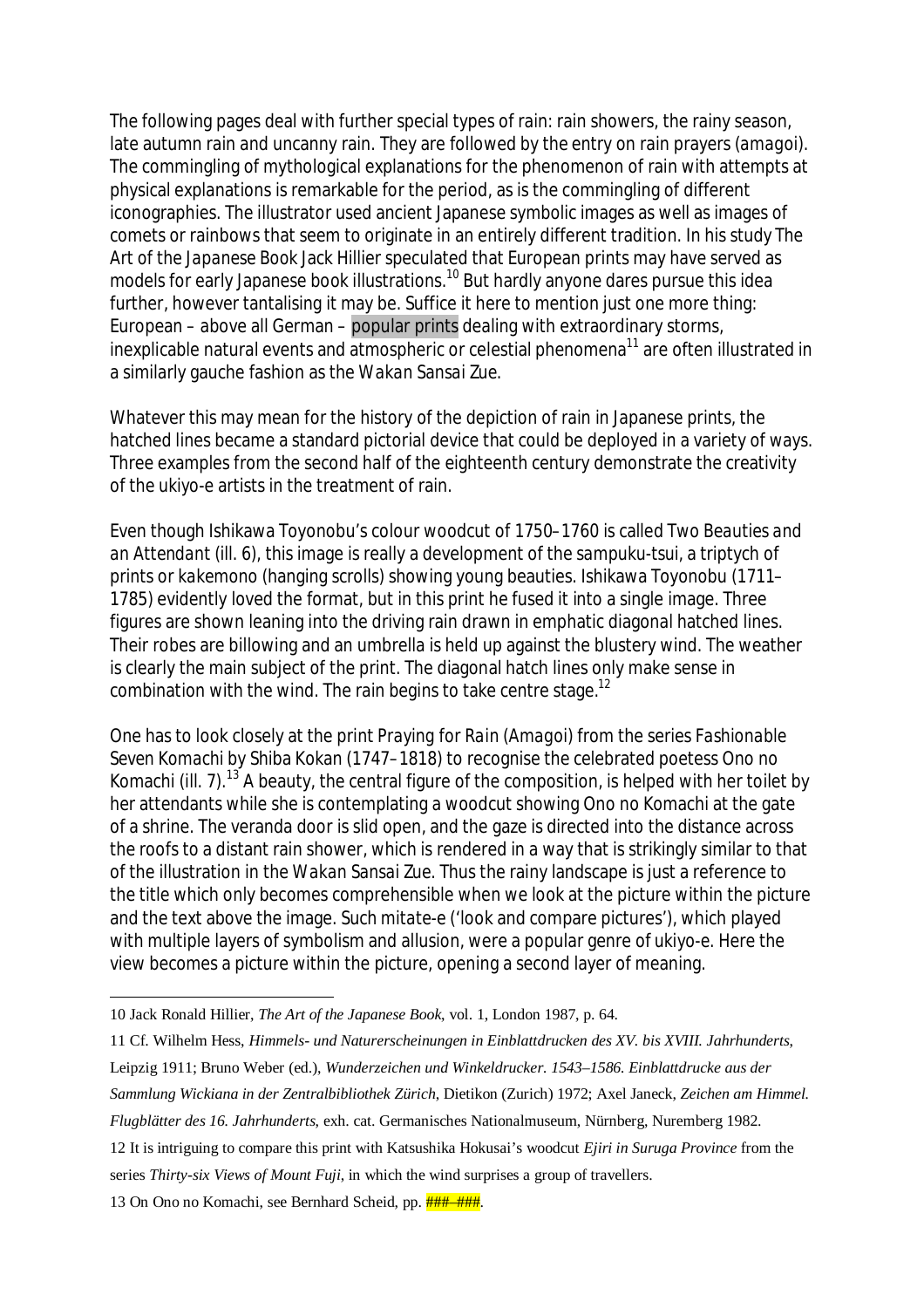Kitagawa Utamaro (1753–1806) was well-known for forging his own artistic path through the floating world. He introduced new subjects, offered customers a glimpse behind the scenes of the Edo-period pleasure quarters and entertainment districts and pioneered novel techniques and new ways of looking. Like many of his contemporaries, he was interested in three-dimensionality, but also in light and shadow, day and night, i.e., in the atmospheric pulse of the day. Describing his colour woodcut *Husband and Wife in an Evening Shower* (ill. 8), several reviewers wonder at the apparent inconsistency of the closed umbrella in the pouring rain. They also criticise the depiction of the rain as a mere two-dimensional background to the two figures.<sup>14</sup> The print invites two interpretations: It can be read as a reference to the night rain of the traditional *Eight Views*, but also as a take on the tradition of the 'umbrella picture'. An evidently drenched couple in partly dishevelled clothing – a semi-erotic allusion – steps out of the rain. They appear to have arrived at their destination; sheltered from the wet, they are shown under the roof of a front door. In contrast to Shiba Kokan's print, in which the rain functions merely as a symbolic allusion, here the stylised downpour acquires landscape character. It becomes a key part of a sequence of events and anchors them in time and space.

Every bit as experimental as Utamaro was the eccentric Katsushika Hokusai (1760–1849) whose long career saw him adopt and shape many artistic trends. His picture book *One*  Hundred Views of Mount Fuji<sup>15</sup> – published in three volumes over a period of about fifteen years from the mid 1830s to the late 1840s – contains several landscapes of nearimpressionist resolution. He succeeded in capturing the mood of a certain time of day or season and the feel of the landscape. Among his pithiest compositions is the print *Fuji in a Downpour* (ill. 9). Peasants in raingear and large hats cower under the rain. The way the figures are drawn suggests that the path leads deep into the landscape which, in turn, is suggested by the dense vertical lines of the rain alone. All that is recognisable is the ghostly silhouette of the mountain. Eschewing the use of contour lines, Hokusai used the rain to delineate the landscape and the composition of the image. The rain is not only part of the landscape, it is the landscape itself. Working on his various series devoted to the iconic mountain, Hokusai introduced a compositional innovation that was to have a profound impact on later Japanese and Western art and that is also present in *Fuji in a Downpour*. By positioning the rain in front of the landscape, like a transparent film or screen, he created a kind of layered space that transformed the traditional vertical stacking of landscape masses, in which forms further away are stacked above those closer to the viewer, into something that is closer to the recessive space of Western perspective.

Hokusai's key rival was Utagawa Hiroshige (1797–1858).<sup>16</sup> Vying with each other for fame and sales, the two artists created ambitious series of landscapes of a scope that went far

 $\overline{a}$ 

<sup>14</sup> Cf. Timothy Clark, Shūgō Asano, *The Passionate Art of Kitagawa Utamaro*, exh. cat. British Museum, London, vol. 2, Tokyo 1995, p. 210, cat. no. 341.

<sup>15</sup> Henry B. Smith (ed.), Hokusai. *Hundert Ansichten des Berges Fuji*, Munich 1988.

<sup>16</sup> On the landscape prints by Hokusai and Hiroshige, cf. Johannes Wieninger, Andrea Pospichal, *Eine gefährliche Stelle. Berühmte Ansichten aus rund Sechzig Provinzen von Ando Hiroshige* (catalogue CD), Vienna 1999; Johannes Wieninger, *Fuji – der Berg, den es nur einmal gibt*. With a contribution by Josef Kreiner (catalogue CD), Vienna 2001; Johannes Wieninger, '*Die Welle* von Katsushika Hokusai – ihre Stellung in der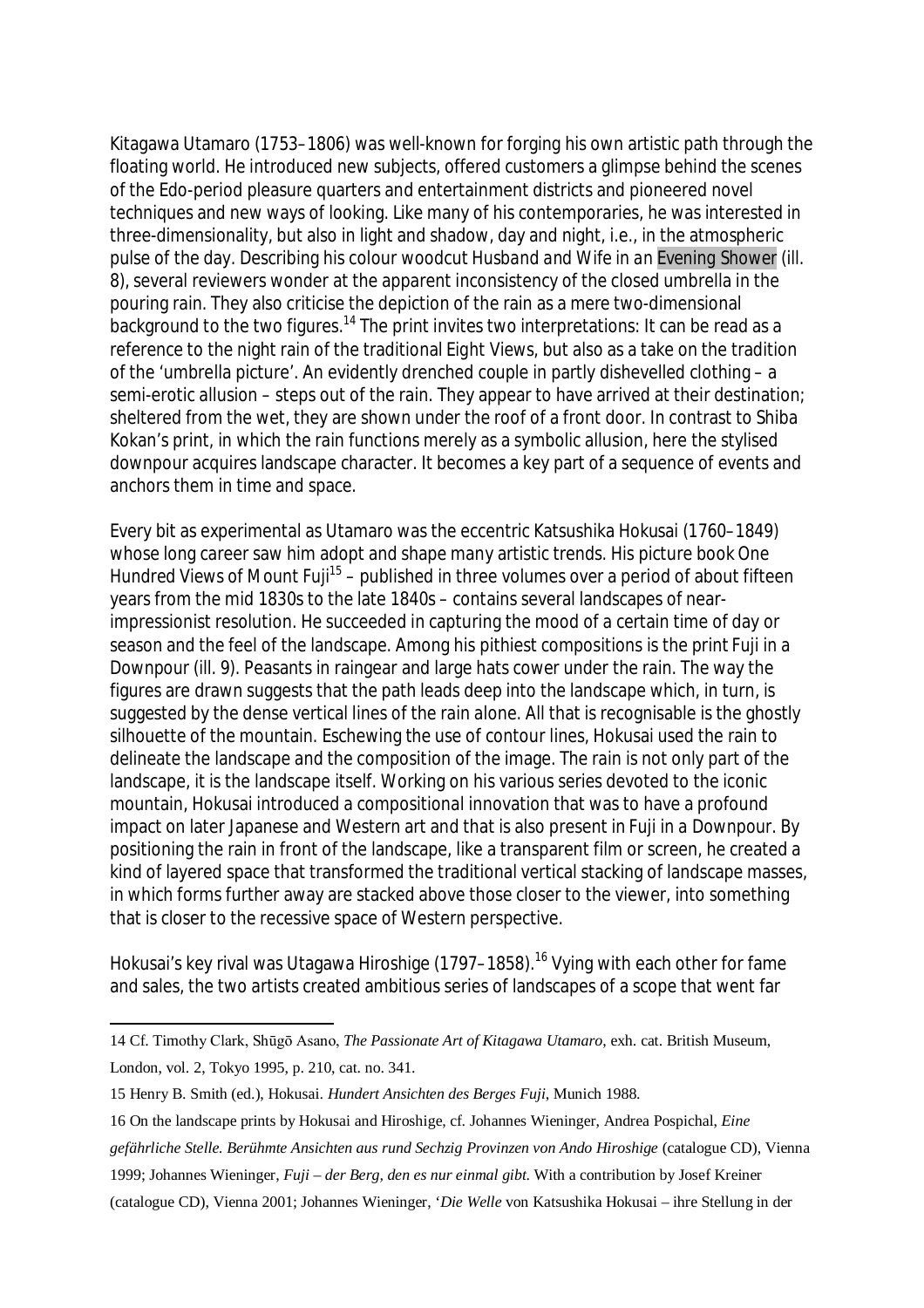beyond that of the traditional *Eight Views* or *Twelve Months*. So it is not surprising that the period between 1820 and 1860 is widely regarded as the zenith of *ukiyo-e* landscape imagery. By the late seventeenth century the Chinese format of the *Eight Views* – originally set on the Xiao and Xiang rivers where they empty into Lake Dongting in Hunan Province – had come to be applied to the area around Lake Biwa in Ōmi Province northeast of Kyoto, and the ancient sacred pine tree near Karasaki on the shore of the lake became a central motif of several series of prints. In Hiroshige's *Night Rain at Karasaki* (ill. 10) the rain falls in fine vertical lines as night descends upon the landscape, turning everything to shades of grey. The curtain of heavy rain forms a barrier between the viewer and the silhouetted scene.

In his *Ochanomizu in the Rain* (ill. 11) Utagawa Kuniyoshi (1797*–*1861) arrived at a similar conception. The viewer is standing on a bridge, looking along the river towards Fuji. The vista was a celebrated view of Mount Fuji, captured in numerous woodcuts. Kuniyoshi goes further than Hiroshige in dissolving the landscape into monochrome volumes; his drenching, steady rain falls in even more closely spaced vertical lines that seem to have been drawn with a ruler.

At this point, one should draw a direct formal comparison with the *katagami*, which are, after all, the central subject of this publication. Stripe patterns and images – the boundaries are blurred – represent a parallel development in woodblock printing and *katagami* patterning which became possible because of the early realisation that rain could only ever be depicted by focusing on its ornamental and rhythmic qualities.

Utagawa Hiroshige's *Cuckoo Flying in the Rain*, a colour woodcut of c. 1831 in the slim vertical *tanzaku* (poem card) format, is notable for its highly ornamental composition which is entirely determined by the dynamic diagonals of the rain. The cuckoo, the rain, the lines of the poem and the landscape suggested in the lower part of the composition all follow the same emphatic diagonal in their headlong dash from the upper right to the lower left – the standard reading direction of East Asian pictures. Once again, we find the requisite resonances of the subject of the night rain, while the call of the cuckoo heralds the coming of summer. This motif, which also enjoyed great popularity as a textile ornament (traditional *kimono* patterns and colours are closely linked to the rhythm of the seasons), bears witness to the shared artistic aspirations of applied art and *ukiyo-e*.

The death of Hokusai in 1849 released Hiroshige from the pressure to compete with his archrival. Over the course of the following years he produced some of the most extensive series of landscapes in the history of *ukiyo-e*. His use of a westernised perspective allowed him to develop novel compositions with a specific layering of planes that very often involved a large detail in the foreground, contrasting with the deep view of the landscape and reinforcing the effect of the perspective.

The composition of Hiroshige's *Distant View of Mount Oyama from Ono in Hoki Province* (ill. 13), a print showing rice farmers at work, is fairly conservative, but it is technically

-Kunstgeschichte Ostasiens und ihr Einfluss auf die Kunst Europas', Hans-Günther Schwarz (ed.), *Die Welle. Das Symposium* (= Schriftenreihe des Instituts für Deutsch als Fremdsprachenphilologie, volume X), Munich 2010, pp. 171–180; Brigitte Moser, Beate Murr, Johannes Wieninger, *Ukiyo-e reloaded. Die Sammlung japanischer Farbholzschnitte im MAK-Wien* (catalogue DVD), landscape chapter, Vienna/Ostfildern 2005.